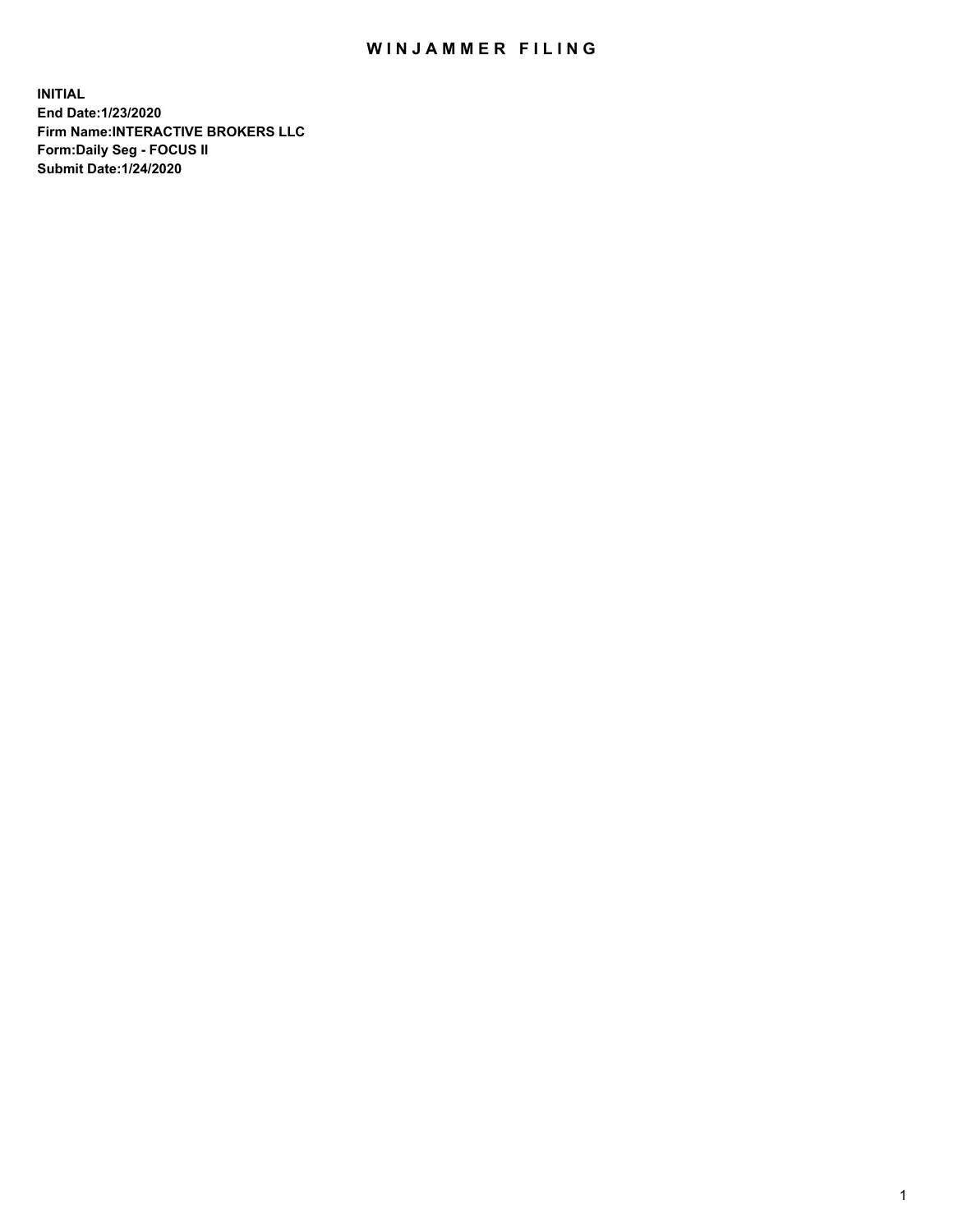**INITIAL End Date:1/23/2020 Firm Name:INTERACTIVE BROKERS LLC Form:Daily Seg - FOCUS II Submit Date:1/24/2020 Daily Segregation - Cover Page**

| Name of Company                                                                                                                                                                                                                                                                                                                 | <b>INTERACTIVE BROKERS LLC</b>                                                   |
|---------------------------------------------------------------------------------------------------------------------------------------------------------------------------------------------------------------------------------------------------------------------------------------------------------------------------------|----------------------------------------------------------------------------------|
| <b>Contact Name</b>                                                                                                                                                                                                                                                                                                             | <b>James Menicucci</b>                                                           |
| <b>Contact Phone Number</b>                                                                                                                                                                                                                                                                                                     | 203-618-8085                                                                     |
| <b>Contact Email Address</b>                                                                                                                                                                                                                                                                                                    | jmenicucci@interactivebrokers.c<br>om                                            |
| FCM's Customer Segregated Funds Residual Interest Target (choose one):<br>a. Minimum dollar amount: ; or<br>b. Minimum percentage of customer segregated funds required:% ; or<br>c. Dollar amount range between: and; or<br>d. Percentage range of customer segregated funds required between:% and%.                          | <u>0</u><br>$\overline{\mathbf{0}}$<br>155,000,000 245,000,000<br>0 <sub>0</sub> |
| FCM's Customer Secured Amount Funds Residual Interest Target (choose one):<br>a. Minimum dollar amount: ; or<br>b. Minimum percentage of customer secured funds required:%; or<br>c. Dollar amount range between: and; or<br>d. Percentage range of customer secured funds required between:% and%.                             | <u>0</u><br>$\overline{\mathbf{0}}$<br>80,000,000 120,000,000<br>0 <sub>0</sub>  |
| FCM's Cleared Swaps Customer Collateral Residual Interest Target (choose one):<br>a. Minimum dollar amount: ; or<br>b. Minimum percentage of cleared swaps customer collateral required:%; or<br>c. Dollar amount range between: and; or<br>d. Percentage range of cleared swaps customer collateral required between: % and %. | <u>0</u><br>$\underline{\mathbf{0}}$<br>0 <sub>0</sub><br>0 <sub>0</sub>         |

Attach supporting documents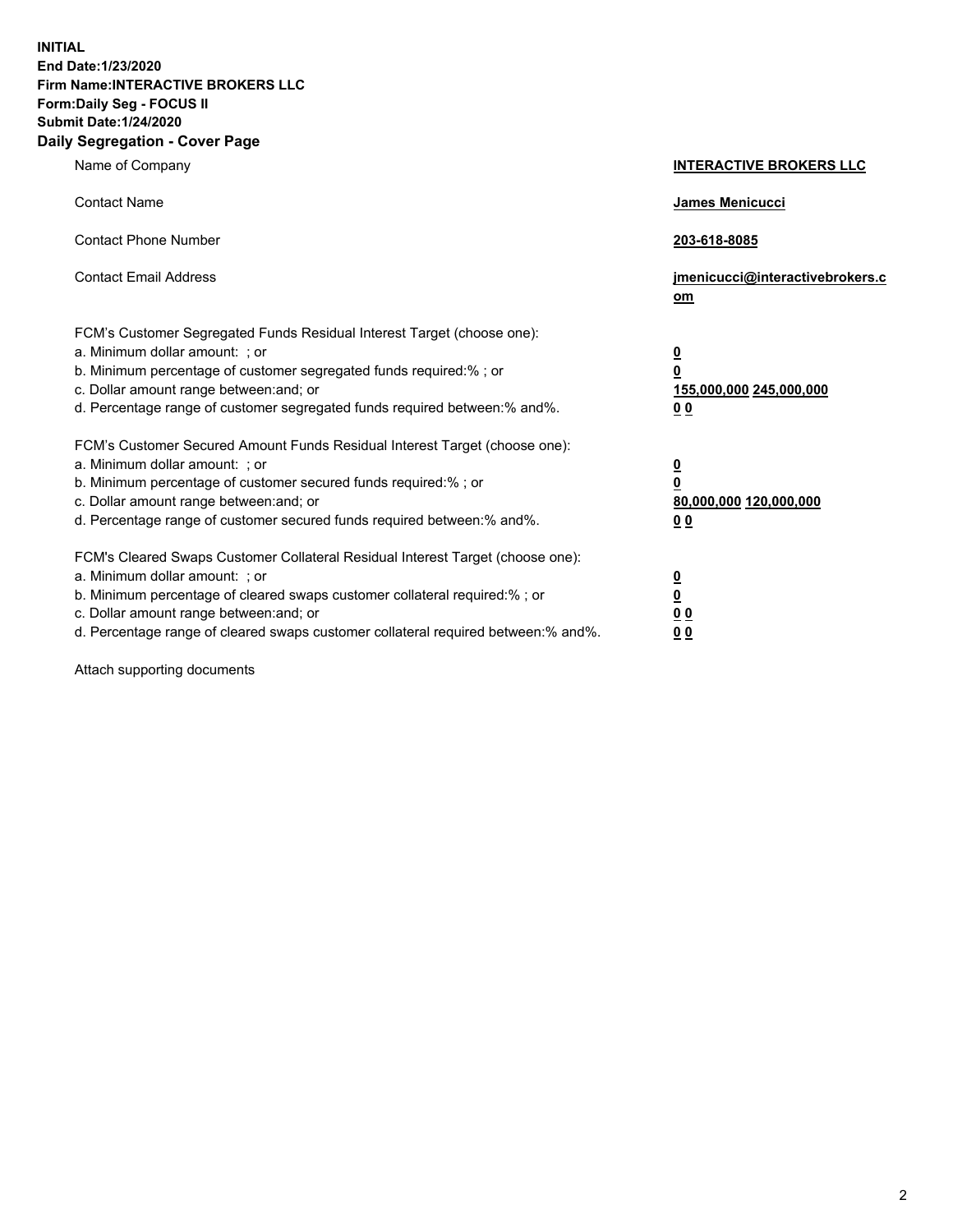**INITIAL End Date:1/23/2020 Firm Name:INTERACTIVE BROKERS LLC Form:Daily Seg - FOCUS II Submit Date:1/24/2020 Daily Segregation - Secured Amounts**

## Foreign Futures and Foreign Options Secured Amounts Amount required to be set aside pursuant to law, rule or regulation of a foreign government or a rule of a self-regulatory organization authorized thereunder **0** [7305] 1. Net ledger balance - Foreign Futures and Foreign Option Trading - All Customers A. Cash **479,520,109** [7315] B. Securities (at market) **0** [7317] 2. Net unrealized profit (loss) in open futures contracts traded on a foreign board of trade **14,934,571** [7325] 3. Exchange traded options a. Market value of open option contracts purchased on a foreign board of trade **196,424** [7335] b. Market value of open contracts granted (sold) on a foreign board of trade **-263,254** [7337] 4. Net equity (deficit) (add lines 1. 2. and 3.) **494,387,850** [7345] 5. Account liquidating to a deficit and account with a debit balances - gross amount **6,745** [7351] Less: amount offset by customer owned securities **0** [7352] **6,745** [7354] 6. Amount required to be set aside as the secured amount - Net Liquidating Equity Method (add lines 4 and 5) **494,394,595** [7355] 7. Greater of amount required to be set aside pursuant to foreign jurisdiction (above) or line 6. **494,394,595** [7360] FUNDS DEPOSITED IN SEPARATE REGULATION 30.7 ACCOUNTS 1. Cash in banks A. Banks located in the United States **63,083,736** [7500] B. Other banks qualified under Regulation 30.7 **0** [7520] **63,083,736** [7530] 2. Securities A. In safekeeping with banks located in the United States **467,323,000** [7540] B. In safekeeping with other banks qualified under Regulation 30.7 **0** [7560] **467,323,000** [7570] 3. Equities with registered futures commission merchants A. Cash **0** [7580] B. Securities **0** [7590] C. Unrealized gain (loss) on open futures contracts **0** [7600] D. Value of long option contracts **0** [7610] E. Value of short option contracts **0** [7615] **0** [7620] 4. Amounts held by clearing organizations of foreign boards of trade A. Cash **0** [7640] B. Securities **0** [7650] C. Amount due to (from) clearing organization - daily variation **0** [7660] D. Value of long option contracts **0** [7670] E. Value of short option contracts **0** [7675] **0** [7680] 5. Amounts held by members of foreign boards of trade A. Cash **79,197,973** [7700] B. Securities **0** [7710] C. Unrealized gain (loss) on open futures contracts **8,481,645** [7720] D. Value of long option contracts **196,424** [7730] E. Value of short option contracts **-263,254** [7735] **87,612,788** [7740] 6. Amounts with other depositories designated by a foreign board of trade **0** [7760] 7. Segregated funds on hand **0** [7765] 8. Total funds in separate section 30.7 accounts **618,019,524** [7770] 9. Excess (deficiency) Set Aside for Secured Amount (subtract line 7 Secured Statement Page 1 from Line 8) **123,624,929** [7380] 10. Management Target Amount for Excess funds in separate section 30.7 accounts **80,000,000** [7780] 11. Excess (deficiency) funds in separate 30.7 accounts over (under) Management Target **43,624,929** [7785]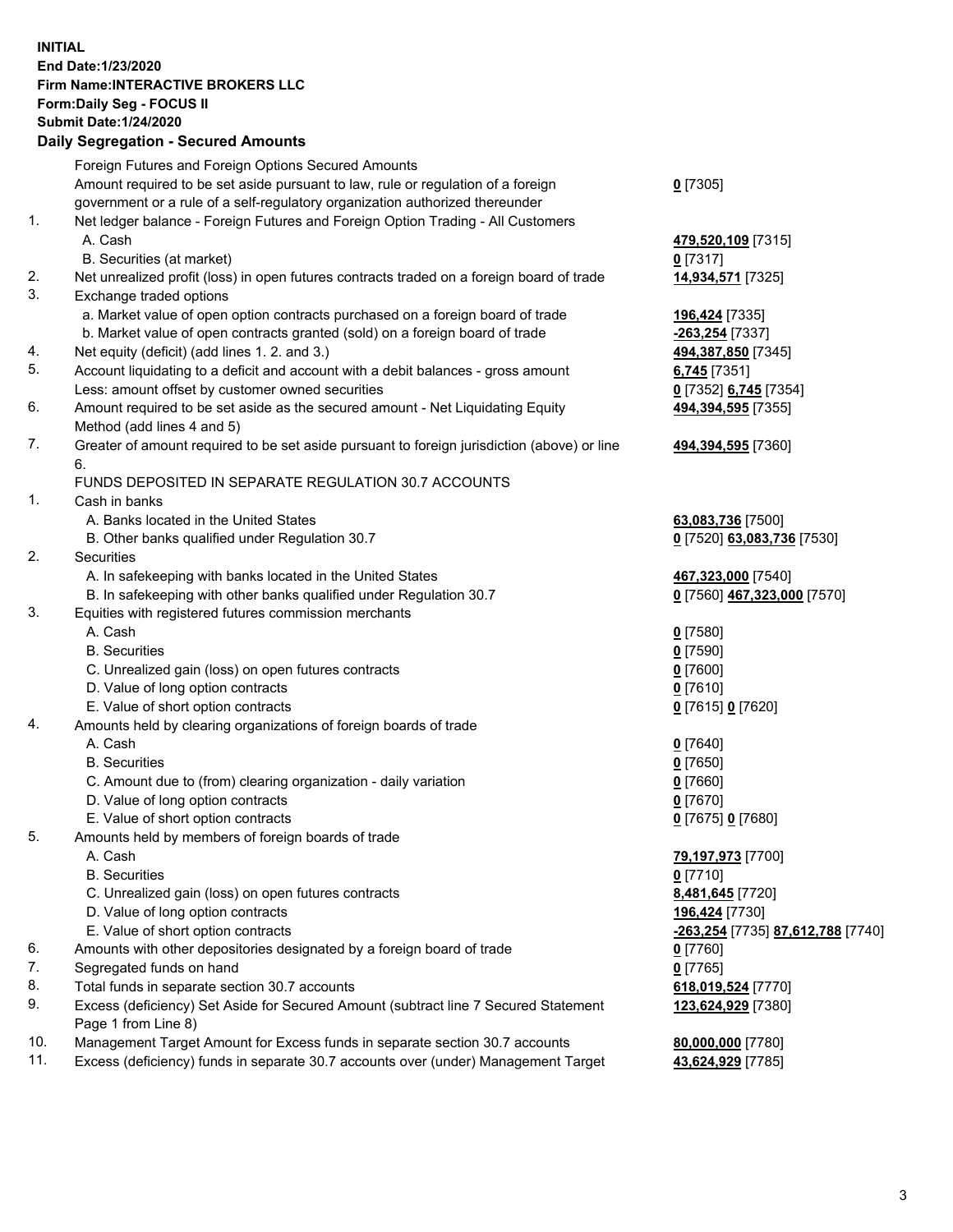**INITIAL End Date:1/23/2020 Firm Name:INTERACTIVE BROKERS LLC Form:Daily Seg - FOCUS II Submit Date:1/24/2020 Daily Segregation - Segregation Statement** SEGREGATION REQUIREMENTS(Section 4d(2) of the CEAct) 1. Net ledger balance A. Cash **4,101,627,650** [7010] B. Securities (at market) **0** [7020] 2. Net unrealized profit (loss) in open futures contracts traded on a contract market **5,800,370** [7030] 3. Exchange traded options A. Add market value of open option contracts purchased on a contract market **187,336,638** [7032] B. Deduct market value of open option contracts granted (sold) on a contract market **-233,600,893** [7033] 4. Net equity (deficit) (add lines 1, 2 and 3) **4,061,163,765** [7040] 5. Accounts liquidating to a deficit and accounts with debit balances - gross amount **936,661** [7045] Less: amount offset by customer securities **0** [7047] **936,661** [7050] 6. Amount required to be segregated (add lines 4 and 5) **4,062,100,426** [7060] FUNDS IN SEGREGATED ACCOUNTS 7. Deposited in segregated funds bank accounts A. Cash **996,944,043** [7070] B. Securities representing investments of customers' funds (at market) **1,880,168,610** [7080] C. Securities held for particular customers or option customers in lieu of cash (at market) **0** [7090] 8. Margins on deposit with derivatives clearing organizations of contract markets A. Cash **16,596,026** [7100] B. Securities representing investments of customers' funds (at market) **1,417,162,212** [7110] C. Securities held for particular customers or option customers in lieu of cash (at market) **0** [7120] 9. Net settlement from (to) derivatives clearing organizations of contract markets **-587,588** [7130] 10. Exchange traded options A. Value of open long option contracts **187,266,950** [7132] B. Value of open short option contracts **-233,559,790** [7133] 11. Net equities with other FCMs A. Net liquidating equity **0** [7140] B. Securities representing investments of customers' funds (at market) **0** [7160] C. Securities held for particular customers or option customers in lieu of cash (at market) **0** [7170] 12. Segregated funds on hand **0** [7150] 13. Total amount in segregation (add lines 7 through 12) **4,263,990,463** [7180] 14. Excess (deficiency) funds in segregation (subtract line 6 from line 13) **201,890,037** [7190] 15. Management Target Amount for Excess funds in segregation **155,000,000** [7194]

16. Excess (deficiency) funds in segregation over (under) Management Target Amount Excess

**46,890,037** [7198]